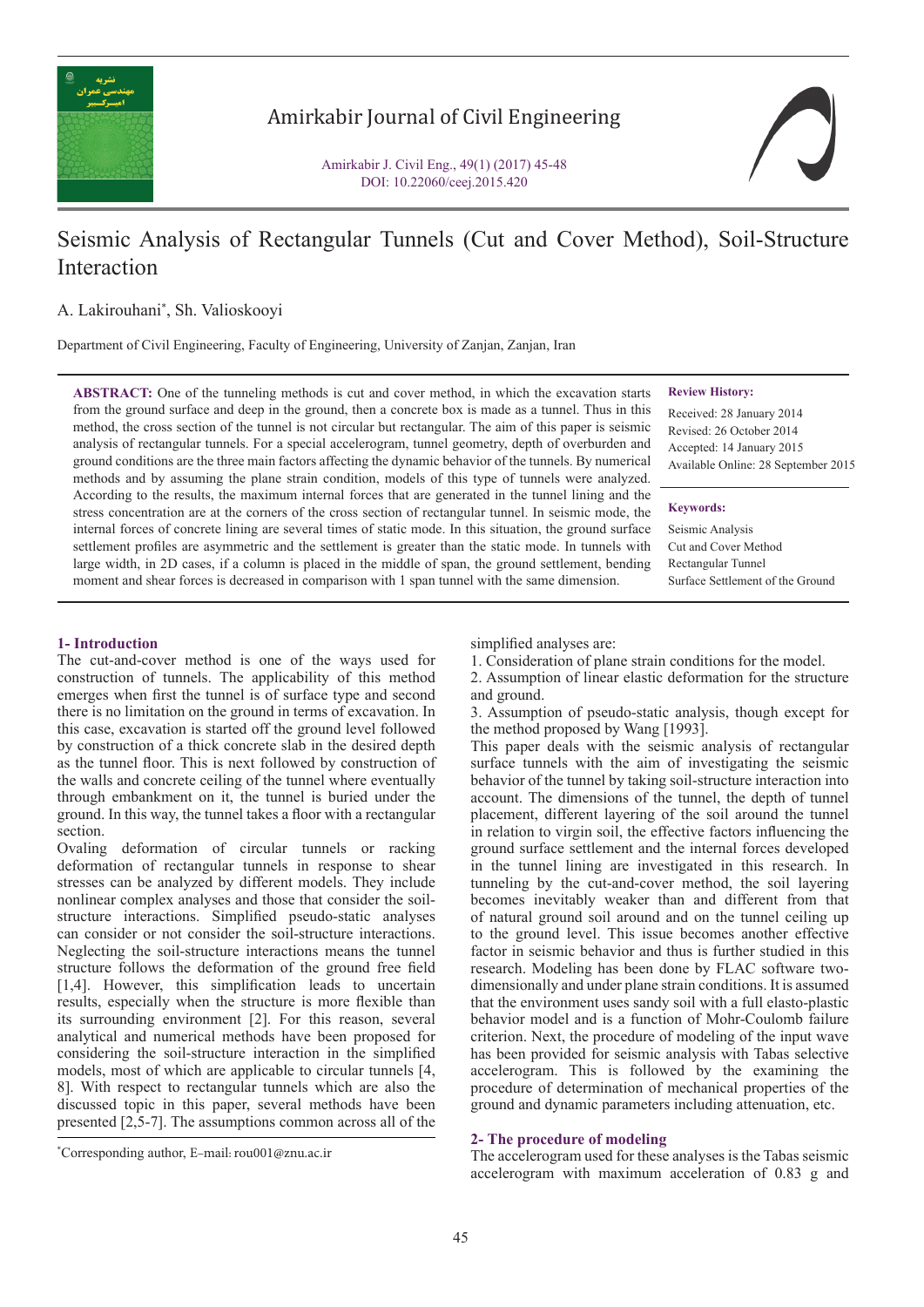duration of 32.82 s. Through the program written in the form of commands of FISH functions, the accelerogram has been modified followed by calculation of the speeds obtained from the earthquake acceleration record.

The model geometry includes an environment with 150 m wide and high. According to the sensitivity analysis conducted on the network size and validation, to achieve full shape of the tunnel and receive results with a high accuracy, the network size has been chosen as  $1 \times 1$  m<sup>2</sup> and  $2 \times 2$  m<sup>2</sup> in regions away from the tunnel with the region's dimensions being  $30 \times 52$  m<sup>2</sup>. The properties assumed and obtained for the soil environment are provided in Tables 1 and 2, respectively. In these tables,  $v_s$  is Poisson coefficient, *e* is the porosity ratio, *C* is adhesion,  $\gamma_s$  is the specific weight,  $K_0$  is the lateral pressure coefficient of soil,  $E<sub>s</sub>$  is the elasticity module and  $K<sub>s</sub>$ is the bulk (volume) module of the soil.

After introduction of materials properties, the boundary conditions are applied to the model. The lower horizontal boundary is applied at both directions  $x$  and  $y$ , while the lateral vertical boundaries are only applied along *x* direction. After exertion of boundary conditions, the problem is solved elastically and under the preliminary equilibrium conditions (Note that no excavation is carried out at this stage). After provision of the preliminary equilibrium, the tunnel is excavated and the tunnel lining is installed. For lining, the liner element has been used which is able to tolerate the axial, bending and shear forces. The mechanical properties of the concrete lining of the tunnel used in the modeling are provided in Table 3.

In the modeling, installment of tunnel lining is performed using the elements of the interface of the structure and the soil.

After determination of attenuation, the dynamic boundary conditions are applied to the system. For this purpose, the conditions of free field and laminar field are defined for lateral and lower boundaries, respectively in order to minimize the effect of reflection of waves. With definition of the viscous boundary, it is essential that the wave model be in the form of shear stress [12]. By applying the tension wave, solving of

**Table 1. The properties assumed for the soil environment**

| 04             |
|----------------|
| 2100           |
| 0              |
| 35             |
| 0 <sup>3</sup> |
| 0.25           |
|                |

**Table 2. The mechanical properties of soil obtained from the relations**

| темпиль          |                   |  |  |  |  |
|------------------|-------------------|--|--|--|--|
| $K_{\rm s}(kPa)$ | 9.2e5             |  |  |  |  |
| $E_{s}(kPa)$     | 1.4e6             |  |  |  |  |
| $G_{\rm c}(kPa)$ | 5 5e <sub>5</sub> |  |  |  |  |

the problem dynamically starts.

#### **3- Conclusion**

In this paper, the response of rectangular surface tunnels was analyzed against seismic loads in which the factors affecting the response of tunnels have been categorized into four groups: 1. The tunnel geometry, 2. Existence of a wall in the middle of the span of wide tunnels, 3. The difference between the material of the soil surrounding the tunnel with the main environment (Fig. 1) and 4. The tunnel depth. The effect of each of these factors has been investigated individually on the internal forces developed inside the tunnel lining and the surface settlement of the ground in response to seismic loads and further compared with the static state. Note that the internal forces considered in the dynamic analyses are related to the maximum of these forces during application of the accelerogram. However, the demonstrated surface settlement profiles are intended for the end of the dynamic analysis time. For conductance of the seismic analysis, two-dimensional models have been used under the assumption of plane strain followed by application of earthquake accelerogram to the model. According to the results:

• In a seismic state, the forces and moments developed in the concrete lining of the tunnel increase up to several times in comparison with the static state. On average, for a tunnel with different dimensions and placement depths, the axial force of the seismic state, bending moment and shear force increase up to 3, 5.6, and 3.2 times the static state, respectively.

• In the seismic state, the surface settlement profile of the ground becomes asymmetrical, where the extent of settlement increases in comparison with the static state. In this case, the maximum settlement of the profile can reach 8 times that of the static state. Furthermore, in the seismic state, the ground undergoes a kind of distortion and develops a wave-like curvature.

• By increasing the tunnel width in both static and seismic states, the values of internal forces increase. For example, if the tunnel width increases from 8 to 16 m, then the internal forces develop up to 4 times and 1.6 times on average in the static and dynamic states, respectively. By increasing the tunnel height, increasing of internal forces happens as well, but the rate of growth in the static state is lower than that of the seismic state. By increasing of dimensions, the pressure of



**rectangular tunnel**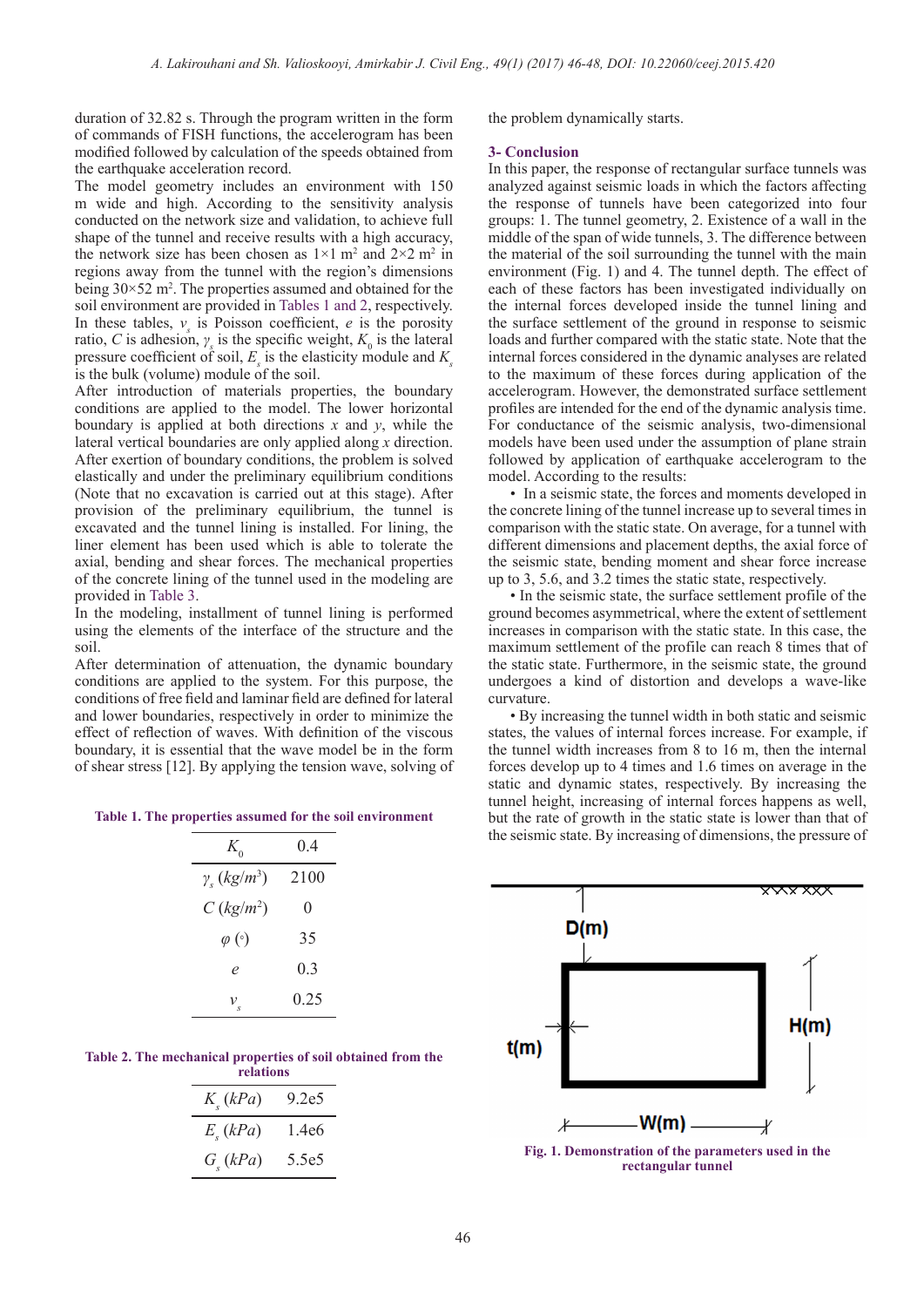| Bending<br>moment in<br>dynamic<br>mode to<br>static mode | <b>Bending</b><br>moment in<br>dynamic<br>mode $(kN-m)$ | Bending<br>moment in<br>static mode<br>$(kN-m)$ | t(m) | D(m) | H(m) | W(m) |
|-----------------------------------------------------------|---------------------------------------------------------|-------------------------------------------------|------|------|------|------|
| 7.3                                                       | 3408                                                    | 467.9                                           |      | 10   | 6    | 8    |
| 5.6                                                       | 4300                                                    | 761.8                                           |      | 10   | 6    | 10   |
| 4.5                                                       | 5591                                                    | 1234                                            |      | 10   | 6    | 12   |
| 2.6                                                       | 5100                                                    | 1935                                            |      | 10   | 6    | 14   |
| 2.2                                                       | 6196                                                    | 2857                                            |      | 10   | 6    | 16   |

**Table 3. Variations in the bending moment of the lining with changes in the tunnel width**

soil on the lining grows resulting in increased internal forces.

• By increasing of the lining thickness, due to increased stiffness, the internal forces also increase, but the rate of growth is far less in the static state. According to the results, if the lining thickness is increased from 0.5 to 1 m, the internal forces are increased 1.1 and 1.6 times on average in the static and seismic states, respectively. The thickness and the surface settlement of the ground are inversely related.

• In tunnels with a high width (10 m and above), if one column is added in the middle of the tunnel span, the bending moment and shear force of the lining will be modified. It means that if a tunnel 10 m wide is changed into a two-span tunnel by addition of a column, the bending moment and shear force of the lining are reduced up to 40% and 25% on average in static and seismic states, respectively. In addition, existence of the middle concrete wall has a crucial role in reducing the ground surface settlement.

• With increasing the depth of tunnel, the pressure on the tunnel is increased and leading to increased internal forces in both static and seismic states. For example, if the tunnel depth is increased from 5 to 15 m, the value of internal forces increases 1.6 times in both seismic and static states.



**Fig. 2. The ground surface settlement profiles for different widths of the tunnel in the static state**



**Fig. 3. The ground surface settlement profiles for different widths of the tunnel in the seismic state**

• If the soil surrounding the tunnel has a lower elasticity module and stiffness in comparison with the main soil, then lower soil pressure is exerted on the tunnel walls and thus the internal forces developed in the lining lessen. For instance, if the elasticity module of the soil surrounding the tunnel diminishes 60% in comparison with that of the main soil, then the internal forces also decline up to 3% and 2%, on average in the static and seismic states, respectively in comparison with the case when the environment is totally homogenous. On the other hand, when the soil surrounding the tunnels weakens, the ground surface settlement grows.

• The top and bottom corners of rectangular tunnels are the locations for concentration of forces and tension. This issue should be taken into consideration when designing a lining for the tunnel.

Table 3 along with Figs. 2 and 3 indicate the variations in the bending moment and settlement profiles, respectively for the changes in the tunnel width.

#### **References**

[1] A., Hendron; G., Fernandez; Dynamic and Static Design Considerations for Underground Chambers, *Seismic Design of Embankments and Caverns, American Society*